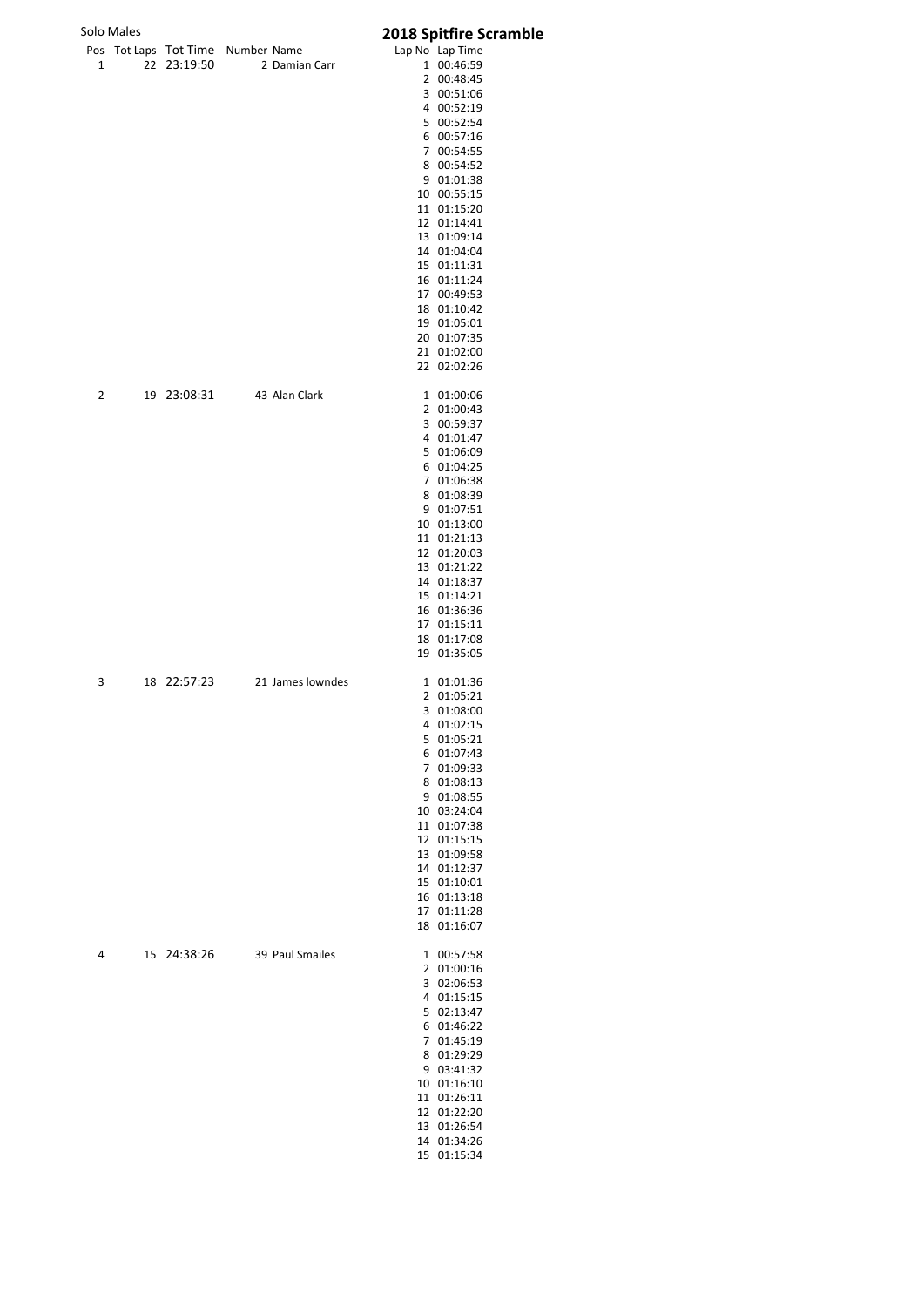|    | Solo Males |                           |                                   | 2018 Spitfire Scramble     |
|----|------------|---------------------------|-----------------------------------|----------------------------|
|    |            |                           | Pos Tot Laps Tot Time Number Name | Lap No Lap Time            |
| 5  |            |                           | 14 21:44:32 38 Adam U'Glow Jones  | 1 01:00:14                 |
|    |            |                           |                                   | 2 01:09:51                 |
|    |            |                           |                                   | 3 01:43:57<br>4 01:39:30   |
|    |            |                           |                                   | 5 01:40:46                 |
|    |            |                           |                                   | 6 01:40:22                 |
|    |            |                           |                                   | 7 01:35:31                 |
|    |            |                           |                                   | 8 01:53:40                 |
|    |            |                           |                                   | 9 01:33:27<br>10 01:34:05  |
|    |            |                           |                                   | 11 01:33:10                |
|    |            |                           |                                   | 12 01:30:51                |
|    |            |                           |                                   | 13 01:33:37                |
|    |            |                           |                                   | 14 01:35:31                |
| 6  |            |                           | 14 22:44:02 15 James Smith        | 1 00:52:51                 |
|    |            |                           |                                   | 2 00:54:54                 |
|    |            |                           |                                   | 3 00:55:21<br>4 01:02:36   |
|    |            |                           |                                   | 5 01:08:15                 |
|    |            |                           |                                   | 6 01:13:01                 |
|    |            |                           |                                   | 7 02:50:23                 |
|    |            |                           |                                   | 8 01:06:36                 |
|    |            |                           |                                   | 9 01:01:51<br>10 04:01:45  |
|    |            |                           |                                   | 11 01:05:26                |
|    |            |                           |                                   | 12 01:56:29                |
|    |            |                           |                                   | 13 01:11:13                |
|    |            |                           |                                   | 14 03:23:21                |
| 7  |            | 13 23:09:06 37 Peter Bell |                                   | 1 01:01:55                 |
|    |            |                           |                                   | 2 01:05:49<br>3 01:08:57   |
|    |            |                           |                                   | 4 01:41:50                 |
|    |            |                           |                                   | 5 01:38:44                 |
|    |            |                           |                                   | 6 01:41:45                 |
|    |            |                           |                                   | 7 01:17:00                 |
|    |            |                           |                                   | 8 01:13:16                 |
|    |            |                           |                                   | 9 06:19:00<br>10 01:01:49  |
|    |            |                           |                                   | 11 01:03:46                |
|    |            |                           |                                   | 12 01:57:20                |
|    |            |                           |                                   | 13 01:57:55                |
| 8  |            | 12 24:27:34               | 30 Jonathan Cresswell             | 1 01:05:02                 |
|    |            |                           |                                   | 2 01:05:23                 |
|    |            |                           |                                   | 3 01:14:05<br>4 01:21:37   |
|    |            |                           |                                   | 5 01:38:53                 |
|    |            |                           |                                   | 6 01:28:21                 |
|    |            |                           |                                   | 7 01:27:16                 |
|    |            |                           |                                   | 8 01:50:11<br>9 07:30:03   |
|    |            |                           |                                   | 10 01:36:57                |
|    |            |                           |                                   | 11 01:56:58                |
|    |            |                           |                                   | 12 02:12:48                |
| 9  |            |                           | 11 22:15:13 16 Michael Stiff      | 1 01:06:45                 |
|    |            |                           |                                   | 2 01:05:31                 |
|    |            |                           |                                   | 3 01:16:32<br>4 01:45:27   |
|    |            |                           |                                   | 5 01:28:38                 |
|    |            |                           |                                   | 6 01:48:21                 |
|    |            |                           |                                   | 7 02:24:33                 |
|    |            |                           |                                   | 8 01:52:04                 |
|    |            |                           |                                   | 9 01:59:42<br>10 05:47:11  |
|    |            |                           |                                   | 11 01:40:29                |
| 10 |            | 11 23:48:26               | 47 Sayeed Haque                   | 1 01:01:55                 |
|    |            |                           |                                   | 2 01:06:10                 |
|    |            |                           |                                   | 3 01:06:37                 |
|    |            |                           |                                   | 4 01:42:32<br>5 01:59:16   |
|    |            |                           |                                   | 6 02:10:18                 |
|    |            |                           |                                   | 7 01:38:06                 |
|    |            |                           |                                   | 8 04:11:15                 |
|    |            |                           |                                   | 9 03:04:54                 |
|    |            |                           |                                   | 10 02:53:48<br>11 02:53:35 |
|    |            |                           |                                   |                            |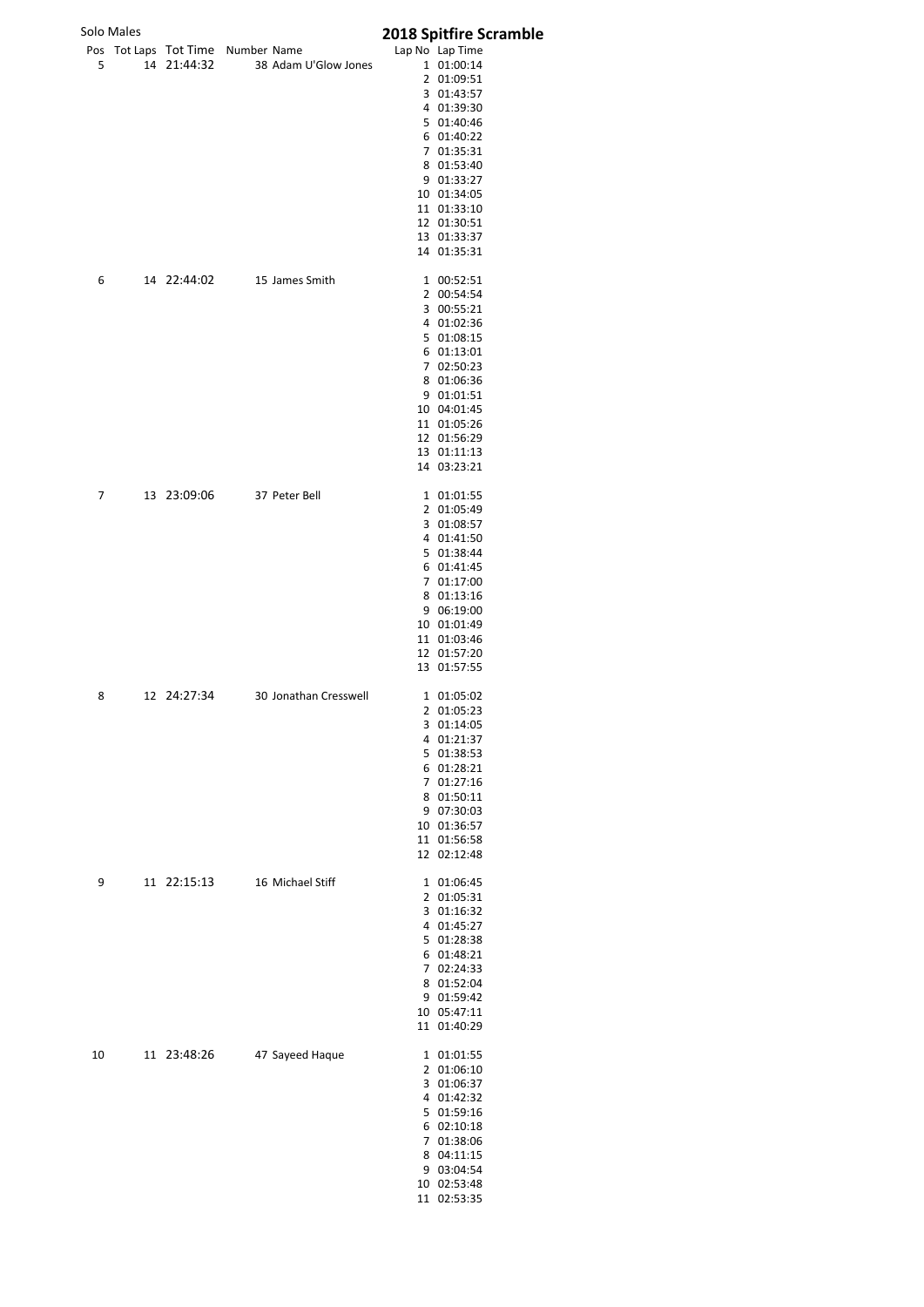|    | Solo Males |                          |                                   | 2018 Spitfire Scramble    |
|----|------------|--------------------------|-----------------------------------|---------------------------|
|    |            |                          | Pos Tot Laps Tot Time Number Name | Lap No Lap Time           |
| 11 |            |                          | 10 16:29:48 25 Stephen Templeton  | 1 01:04:24                |
|    |            |                          |                                   | 2 01:18:59                |
|    |            |                          |                                   | 3 01:25:03<br>4 01:30:00  |
|    |            |                          |                                   | 5 02:05:46                |
|    |            |                          |                                   | 6 01:25:40                |
|    |            |                          |                                   | 7 01:30:07                |
|    |            |                          |                                   | 8 01:30:50                |
|    |            |                          |                                   | 9 01:41:13                |
|    |            |                          |                                   | 10 02:57:46               |
| 12 |            |                          | 10 20:17:16 40 Brad Ross-Williams | 1 01:00:01                |
|    |            |                          |                                   | 2 01:21:20                |
|    |            |                          |                                   | 3 01:52:10<br>4 02:15:26  |
|    |            |                          |                                   | 5 01:49:01                |
|    |            |                          |                                   | 6 02:21:30                |
|    |            |                          |                                   | 7 01:39:36                |
|    |            |                          |                                   | 8 02:22:50                |
|    |            |                          |                                   | 9 03:36:13<br>10 01:59:09 |
|    |            |                          |                                   |                           |
| 13 |            |                          | 10 20:46:48 11 David Hamilton     | 1 01:04:37                |
|    |            |                          |                                   | 2 01:03:30                |
|    |            |                          |                                   | 3 01:32:33<br>4 01:16:29  |
|    |            |                          |                                   | 5 01:45:19                |
|    |            |                          |                                   | 6 01:37:17                |
|    |            |                          |                                   | 7 01:42:45                |
|    |            |                          |                                   | 8 01:54:53                |
|    |            |                          |                                   | 9 05:07:41<br>10 03:41:44 |
|    |            |                          |                                   |                           |
| 14 |            |                          | 10 20:51:53 12 John Warne         | 1 01:28:06                |
|    |            |                          |                                   | 2 01:29:37<br>3 01:16:19  |
|    |            |                          |                                   | 4 01:36:19                |
|    |            |                          |                                   | 5 01:32:15                |
|    |            |                          |                                   | 6 02:07:16                |
|    |            |                          |                                   | 7 02:03:13                |
|    |            |                          |                                   | 8 05:47:59<br>9 01:21:52  |
|    |            |                          |                                   | 10 02:08:57               |
|    |            |                          |                                   |                           |
| 15 |            | 10 22:47:34              | 27 Richard Cox                    | 1 01:03:41<br>2 01:18:04  |
|    |            |                          |                                   | 3 01:48:51                |
|    |            |                          |                                   | 4 02:07:30                |
|    |            |                          |                                   | 5 02:00:24                |
|    |            |                          |                                   | 6 04:39:46                |
|    |            |                          |                                   | 7 01:57:37                |
|    |            |                          |                                   | 8 03:31:49<br>9 02:19:07  |
|    |            |                          |                                   | 10 02:00:45               |
|    |            |                          |                                   |                           |
| 16 |            | 9 09:19:15 10 Nate Filer |                                   | 1 00:50:48<br>2 00:53:03  |
|    |            |                          |                                   | 3 00:56:15                |
|    |            |                          |                                   | 4 00:54:23                |
|    |            |                          |                                   | 5 01:01:12                |
|    |            |                          |                                   | 6 01:11:28                |
|    |            |                          |                                   | 7 01:09:09<br>8 01:02:34  |
|    |            |                          |                                   | 9 01:20:23                |
|    |            |                          |                                   |                           |
| 17 |            |                          | 9 22:42:31 33 Jens Larsson        | 1 01:09:18<br>2 01:28:40  |
|    |            |                          |                                   | 3 01:28:28                |
|    |            |                          |                                   | 4 02:30:04                |
|    |            |                          |                                   | 5 01:42:00                |
|    |            |                          |                                   | 6 01:49:08                |
|    |            |                          |                                   | 7 03:12:43<br>8 07:12:12  |
|    |            |                          |                                   | 9 02:09:58                |
|    |            |                          |                                   |                           |
| 18 |            | 9 23:48:25 46 Paul Lewis |                                   | 1 01:01:55<br>2 01:06:10  |
|    |            |                          |                                   | 3 01:06:37                |
|    |            |                          |                                   | 4 01:42:29                |
|    |            |                          |                                   | 5 01:48:56                |
|    |            |                          |                                   | 6 02:20:43<br>7 01:38:19  |
|    |            |                          |                                   | 8 08:13:27                |
|    |            |                          |                                   | 9 04:49:49                |